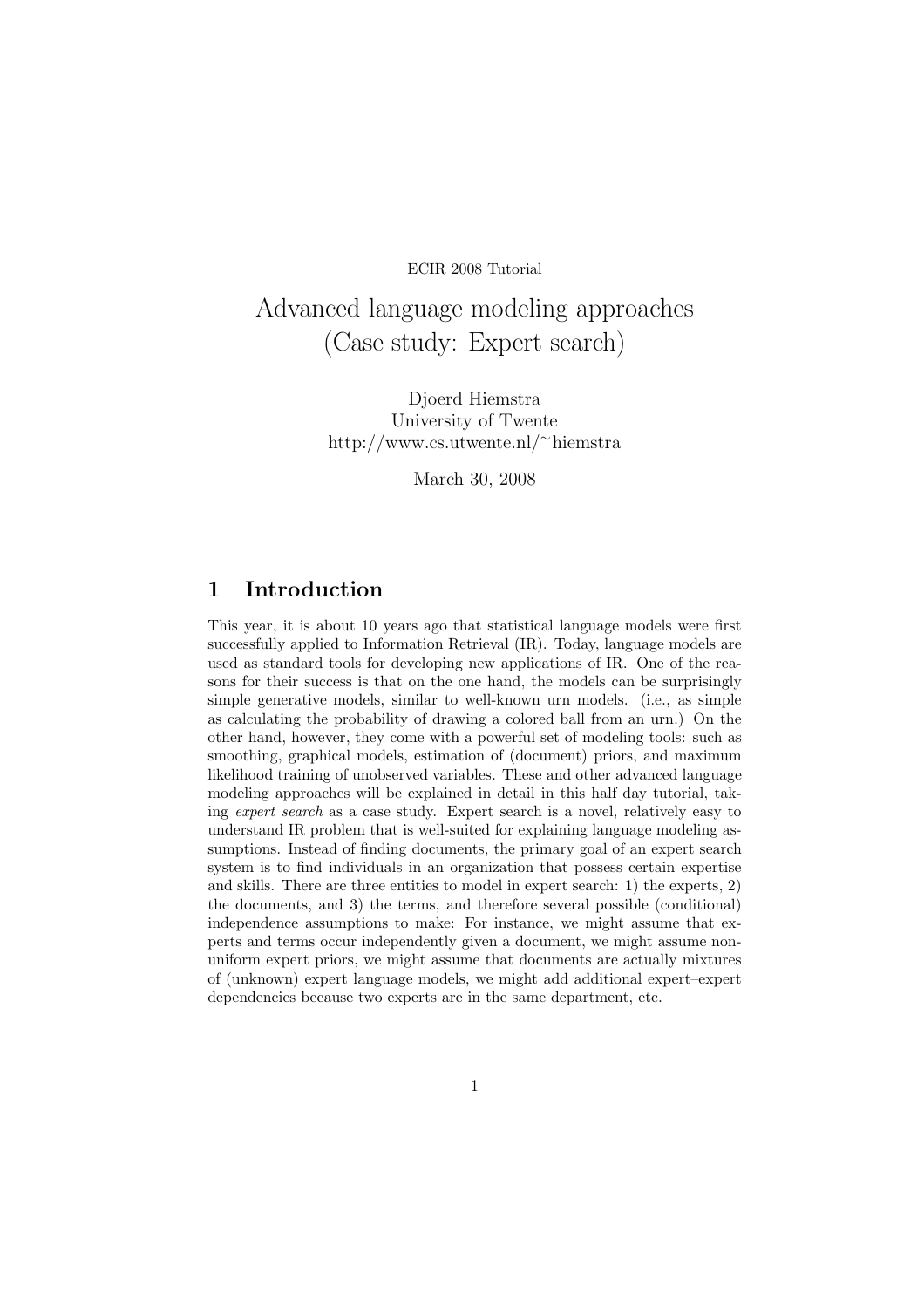### 2 Goal and outcome

The tutorial's main goal is to give the participants a clear and detailed overview of advanced language modeling approaches and tools. At the end of the tutorial, they can apply these approaches and tools to solve new IR problems in general, and specifically problems related to expert search. By attending the tutorial, attendants will:

- aquire intuitive understanding of the difficulty of IR, and the need for models of IR to solve IR problems;
- be able to name differences between language models and other probabilistic models (the Robertson/Spärck-Jones model and, Google's Pagerank model) and to choose a model that is well-suited for a particular task;
- be able to use graphical models as a tool to visualize complex conditional independence assumptions;
- be able to apply advanced IR language modeling approaches such as document priors, expectation maximisation training, translation models, relevance models and parsimonious models to novel application areas of IR, and specifically to expert search.

#### 3 Course content

The tutorial consists of the following content.

- 1a. Motivation: In this part I will answer basic questions such as: What is a model? Why is IR hard? Why is modeling needed? What kind of applications are we modeling? I will address a broad spectrum of applications, from ad hoc navigational queries, to for instance email spam filtering and expert search.
- 1b. Probability theory and probabilistic modeling: In this part I will quickly introduce some notations (however, basic knowledge of probability theory is a prerequisite for the course). The basics of three well-known probabilistic models for IR will be explained: 1) The Robertson/Spärck-Jones probabilistic model, 2) Google's Pagerank model, and 3) Language models.
- 2. Extensions of the basic language modeling approach: In this part I will discuss in detail the use of document priors, translation models, and relevance models, using graphical modeling as a tool to visualize differences between models.
- 3. Language modeling approaches that need model training: In this part I will discuss parsimonious language models and probabilistic latent semantic indexing. Expectation maximization training will be explained in detail.